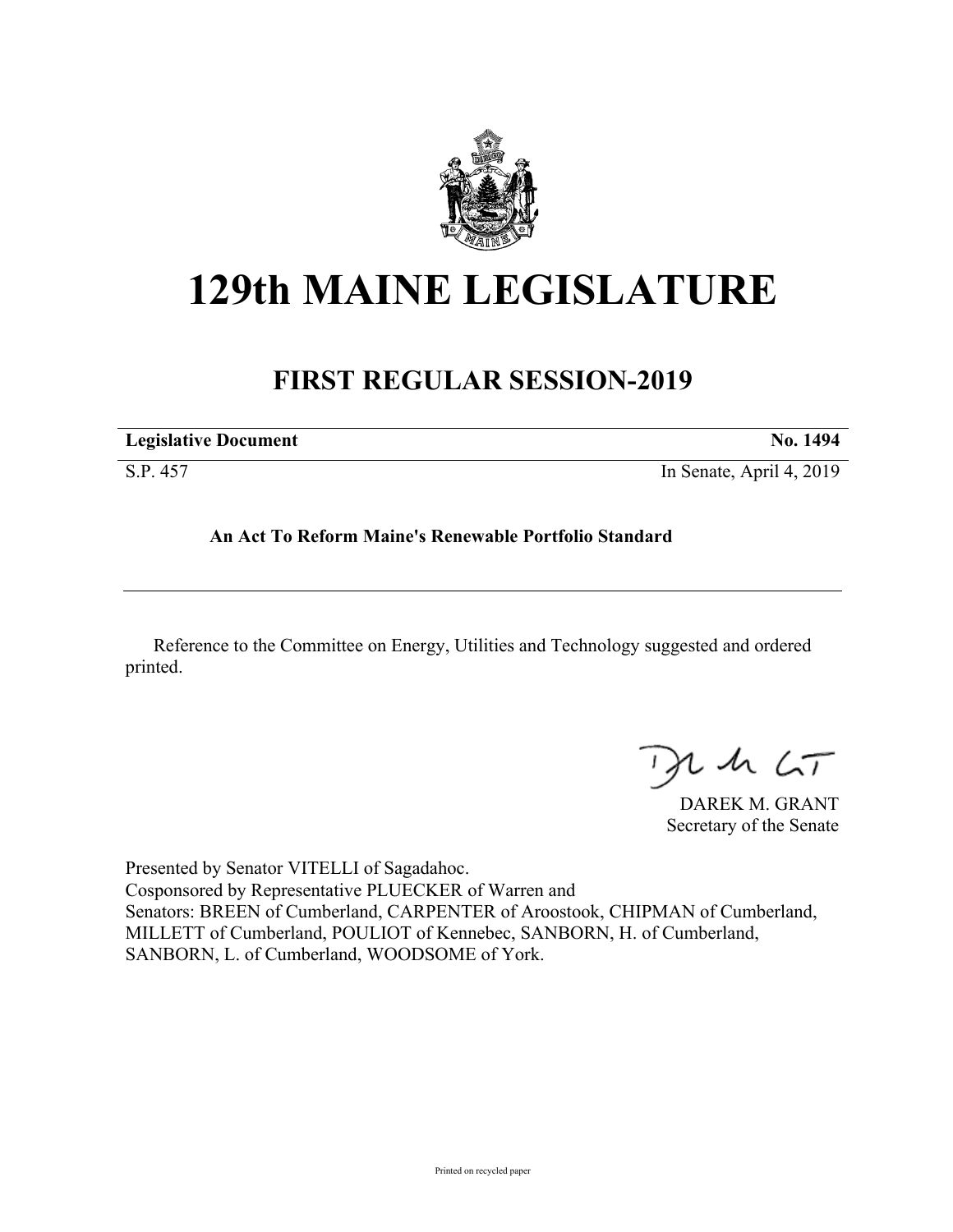**Be it enacted by the People of the State of Maine as follows:**

 **Sec. 1. 35-A MRSA §3210,** as amended by PL 2017, c. 291, §1, is further amended to read:

## **§3210. Renewable resources**

 **1. Policy.** In order to ensure an adequate and reliable supply of electricity for Maine residents and to encourage the use of renewable, efficient and indigenous resources, it is the policy of this State to encourage the generation of electricity from renewable and efficient sources and to diversify electricity production on which residents of this State rely in a manner consistent with this section.

- **2. Definitions.** As used in this section, unless the context otherwise indicates, the following terms have the following meanings.
- A. "Efficient resource" means a source of electrical generation that:
- (1) Qualifies as a qualifying cogeneration facility under the Federal Energy Regulatory Commission rules, 18 Code of Federal Regulations, Part 292, Subpart B, as in effect on January 1, 1997, was constructed prior to January 1, 1997 and meets the following efficiency standard:
- (a) During any calendar year, the sum of the useful power output and the useful thermal energy output of the facility is no less than 60% of the total energy input to the facility.

 For purposes of this paragraph, the term "useful power output" means the electrical or mechanical energy made available for use, exclusive of any energy used in the power production process. For purposes of this paragraph, the term "useful thermal energy" means thermal heat energy made available to an industrial or commercial process, net of any heat contained in condensate return and makeup water, used in a heating application or used in a space cooling application.

- A-1. "Alternative compliance payment rate" means a certain dollar amount per kilowatt-hour set by the commission that a competitive electricity provider may pay to the commission to satisfy the portfolio requirements of subsection 3-A.
- B. "Eligible resource" means a source of electrical generation that:
- (1) Generates power that can physically be delivered to the control region in which the New England Power Pool, or its successor as approved by the Federal Energy Regulatory Commission, has authority over transmission, or to the Maritimes Control Area; and
- (2) Is either a renewable resource or an efficient resource.
- B-2. "Renewable energy credit" means a tradable instrument that represents an amount of electricity generated from eligible resources or renewable capacity resources.
- B-3. "Renewable capacity resource" means a source of electrical generation: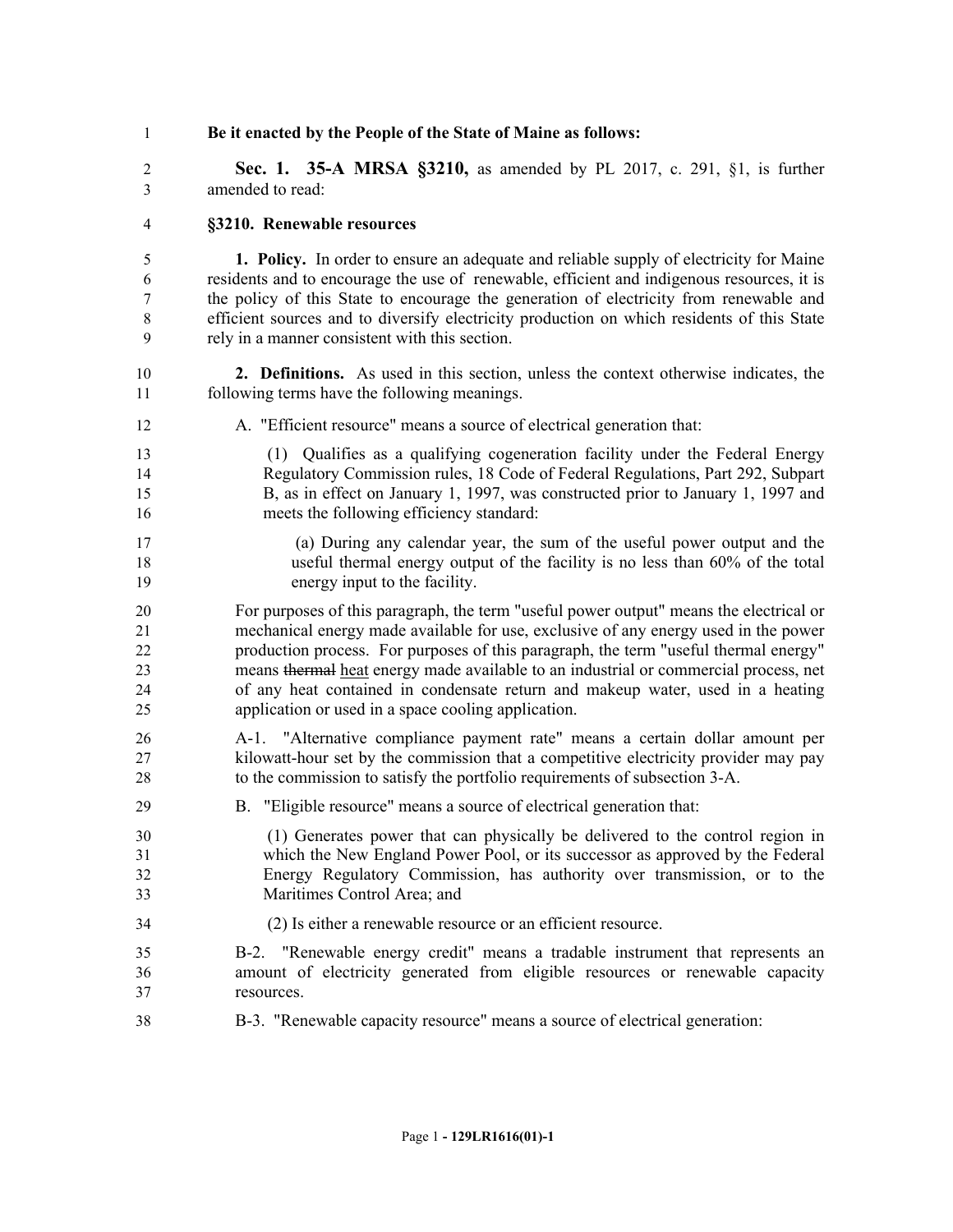| 1<br>2               | (1) Whose total power production capacity does not exceed 100 megawatts and<br>relies on one or more of the following:                                                                                                                                                                                                  |
|----------------------|-------------------------------------------------------------------------------------------------------------------------------------------------------------------------------------------------------------------------------------------------------------------------------------------------------------------------|
| 3                    | (a) Fuel cells;                                                                                                                                                                                                                                                                                                         |
| 4                    | (b) Tidal power;                                                                                                                                                                                                                                                                                                        |
| 5                    | (c) Solar arrays and installations;                                                                                                                                                                                                                                                                                     |
| 6                    | (d) Geothermal installations;                                                                                                                                                                                                                                                                                           |
| 7<br>8               | Hydroelectric generators that meet all state and federal fish passage<br>(e)<br>requirements applicable to the generator;                                                                                                                                                                                               |
| 9<br>10              | (f) Biomass generators that are fueled by wood, wood waste or landfill gas;<br>or                                                                                                                                                                                                                                       |
| 11<br>12             | (g) Anaerobic digestion of by-products of waste from animals or agricultural<br>crops, food or vegetative material, algae or organic refuse; or                                                                                                                                                                         |
| 13                   | (2) That relies on wind power installations or solar power installations.                                                                                                                                                                                                                                               |
| 14<br>15<br>16       | B-4. "New" as applied to any a renewable capacity resource that is a hydroelectric<br>generator means qualified hydroelectric output only. "New" as applied to any other<br>renewable capacity resource means a renewable capacity resource that:                                                                       |
| 17                   | (1) Has an in-service date after September 1, 2005;                                                                                                                                                                                                                                                                     |
| 18                   | (2) Was added to an existing facility after September 1, 2005;                                                                                                                                                                                                                                                          |
| 19<br>20<br>21<br>22 | (3) For at least 2 years was not operated or was not recognized by the New<br>England independent system operator as a capacity resource and, after September<br>1, 2005 but before September 1, 2019, resumed operation or was recognized by<br>the New England independent system operator as a capacity resource; or |
| 23<br>24<br>25<br>26 | Was refurbished after September 1, 2005 and is operating beyond its<br>(4)<br>previous useful life or is employing an alternate technology that significantly<br>increases the efficiency of the generation process. Received certification from the<br>commission:                                                     |
| 27<br>28<br>29       | (a) Before September 1, 2019 that it is operating beyond its previous useful<br>life or employing an alternate technology that significantly increases the<br>efficiency of the generation process; or                                                                                                                  |
| 30<br>31             | (b) On or after September 1, 2019 that it is operating beyond its previous<br>useful life as evidenced by a finding that the facility would be reasonably                                                                                                                                                               |
| 32<br>33             | likely to cease operation if not for substantial capital investment made after<br>September 1, 2018.                                                                                                                                                                                                                    |
| 34                   | For the purposes of this paragraph, "capacity resource" has the same meaning as in                                                                                                                                                                                                                                      |
| 35<br>36             | section 3210-C, subsection 1, paragraph A. For the purposes of this paragraph, "to<br>refurbish" means to make an investment in equipment or facilities, other than for                                                                                                                                                 |
| 37                   | routine maintenance and repair, to renovate, reequip or restore the renewable capacity                                                                                                                                                                                                                                  |
| 38                   | resource.                                                                                                                                                                                                                                                                                                               |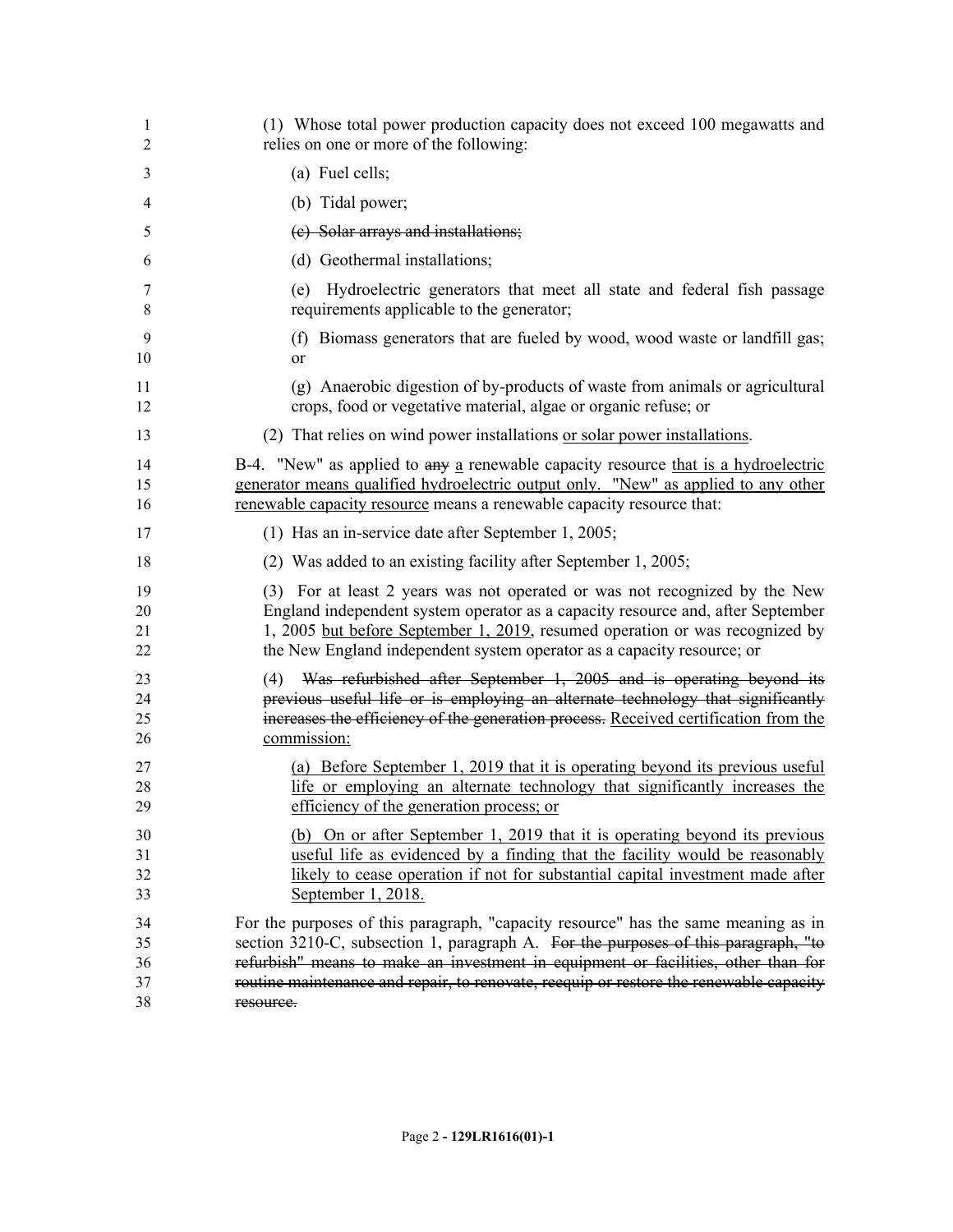| 1        | B-5. "Qualified hydroelectric output" means the following annual percentages of the                                                                                       |
|----------|---------------------------------------------------------------------------------------------------------------------------------------------------------------------------|
| 2        | total electrical output of a hydroelectric generator licensed by the Federal Energy<br>Regulatory Commission that is a renewable capacity resource and that on January 1, |
| 3<br>4   | 2019 had a total nameplate capacity of at least 25 megawatts, as specified in the                                                                                         |
| 5        | license issued by the Federal Energy Regulatory Commission, is located outside of                                                                                         |
| 6        | the critical habitat designated for the Gulf of Maine distinct population segment of                                                                                      |
| 7        | Atlantic salmon by the National Oceanic and Atmospheric Administration, National                                                                                          |
| 8        | Marine Fisheries Service in 74 Federal Register, 29299 (2009), and is interconnected                                                                                      |
| 9        | to an electric distribution system located in the State:                                                                                                                  |
| 10       | $(1)$ In 2020, 40%;                                                                                                                                                       |
| 11       | $(2)$ In 2021, 50%;                                                                                                                                                       |
| 12       | $(3)$ In 2022, 60%;                                                                                                                                                       |
| 13       | (4) In 2023, 70%;                                                                                                                                                         |
| 14       | $(5)$ In 2024, 80%;                                                                                                                                                       |
| 15       | (6) In 2025, 90%; and                                                                                                                                                     |
| 16       | $(7)$ In 2026 and each year thereafter, 100%.                                                                                                                             |
| 17       | C. "Renewable resource" means a source of electrical generation:                                                                                                          |
| 18       | (1) That qualifies as a small power production facility under the Federal Energy                                                                                          |
| 19       | Regulatory Commission rules, 18 Code of Federal Regulations, Part 292, Subpart                                                                                            |
| 20       | B, as in effect on January 1, 1997; or                                                                                                                                    |
| 21<br>22 | (2) Whose total power production capacity does not exceed 100 megawatts and<br>that relies on one or more of the following:                                               |
| 23       | (a) Fuel cells;                                                                                                                                                           |
| 24       | (b) Tidal power;                                                                                                                                                          |
| 25       | (c) Solar arrays and installations;                                                                                                                                       |
| 26       | (d) Wind power installations;                                                                                                                                             |
| 27       | (e) Geothermal installations;                                                                                                                                             |
| 28       | (f) Hydroelectric generators;                                                                                                                                             |
| 29<br>30 | (g) Biomass generators that are fueled by wood or wood waste, landfill gas<br>or anaerobic digestion of agricultural products, by-products or wastes; or                  |
| 31<br>32 | Generators fueled by municipal solid waste in conjunction with<br>(h)<br>recycling.                                                                                       |
| 33       | D. "Thermal energy" means heat, steam, hot water or another form of thermal                                                                                               |
| 34       | energy:                                                                                                                                                                   |
| 35       | (1) Generated by a new renewable capacity resource that begins operation after                                                                                            |
| 36       | June 30, 2019, as certified by the commission;                                                                                                                            |
| 37<br>38 | (2) Delivered to an end user in the State in a manner that can be verified by<br>metering or other means certified by the commission;                                     |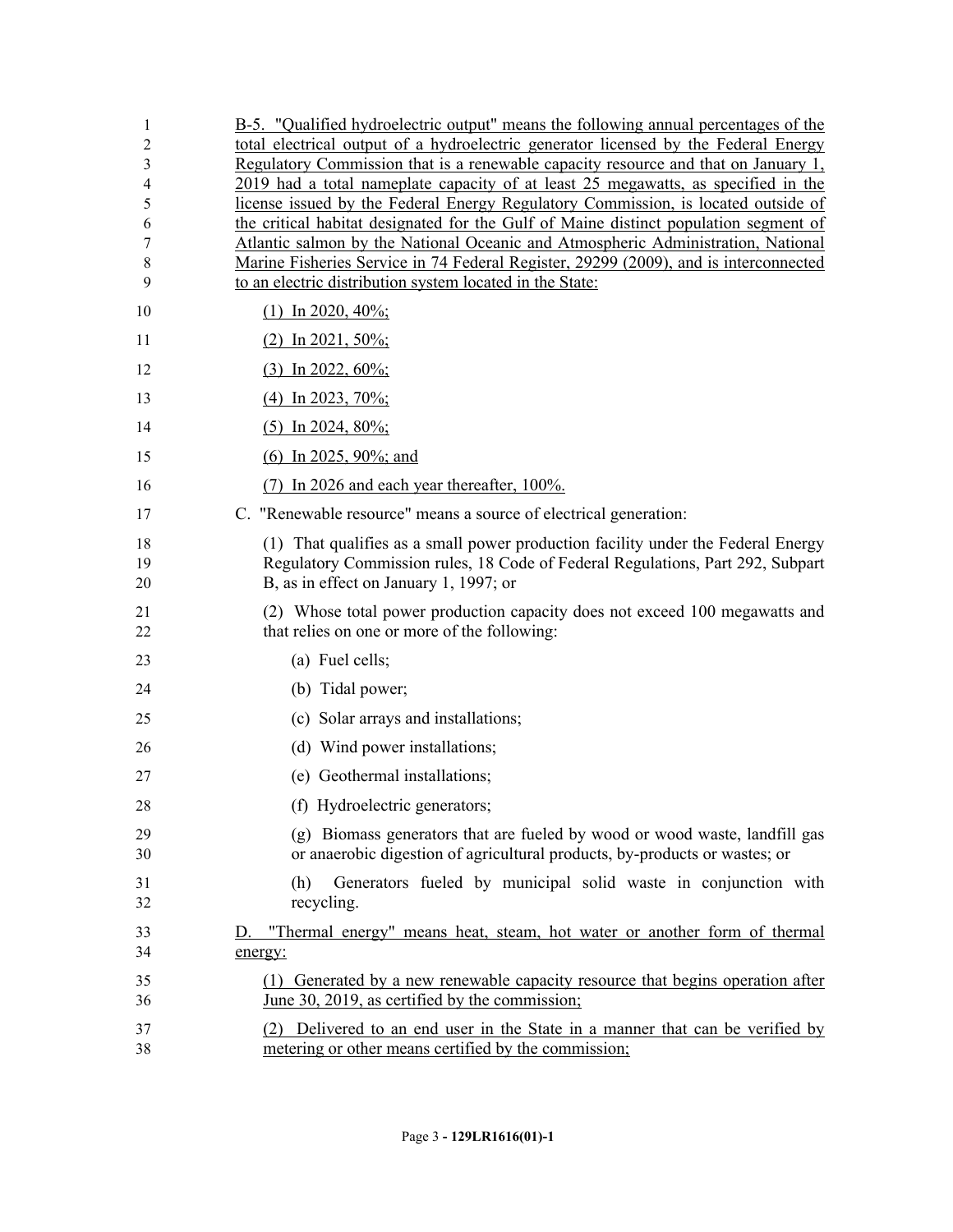- (3) Used for heating, cooling, humidity control, process use or other end use to meet a need of the end user that would otherwise be met using another energy source such as electricity or an on-site thermal energy system; and
- (4) Generated or delivered in accordance with any efficiency performance standards established by the commission.
- E. "Thermal renewable energy credit" means a tradable instrument that represents an amount of thermal energy equivalent to a unit of electricity. A thermal renewable energy credit of one megawatt represents 3,412,000 British thermal units of thermal energy, as verified by the commission.

 The commission shall establish by rule or order standards and procedures necessary to implement any definition under this subsection, including but not limited to certifications and performance and verification standards necessary for purposes of paragraphs B-4, D and E. Rules adopted under this subsection are routine technical rules pursuant to Title 5, chapter 375, subchapter 2-A.

 **3. Portfolio requirements.** As a condition of licensing pursuant to section 3203, each competitive electricity provider in this State must demonstrate in a manner 17 satisfactory to the commission that no less than 30% of its portfolio of supply sources for retail electricity sales in this State is accounted for by eligible resources. If a competitive electricity provider represents to a customer that the provider is selling to the customer a portfolio of supply sources that includes more than 30% eligible resources, the resources necessary to supply more than 30% of that customer's load may not be applied to meet the aggregate 30% portfolio requirement. Rules adopted under this subsection are major 23 substantive rules pursuant to Title 5, chapter 375, subchapter H-A 2-A.

 **3-A. Portfolio requirements; new renewable capacity resources.** Portfolio requirements for new renewable capacity resources are governed by this subsection.

 A. Except as provided in paragraph B, beginning January 1, 2008, as a condition of licensing pursuant to section 3203, each competitive electricity provider in this State must demonstrate in a manner satisfactory to the commission that the percentage of its portfolio of supply sources for retail electricity sales in this State accounted for by new renewable capacity resources is as follows:

- (1) One percent for the period from January 1, 2008 to December 31, 2008;
- (2) Two percent for the period from January 1, 2009 to December 31, 2009;
- (3) Three percent for the period from January 1, 2010 to December 31, 2010;
- (4) Four percent for the period from January 1, 2011 to December 31, 2011;
- (5) Five percent for the period from January 1, 2012 to December 31, 2012;
- (6) Six percent for the period from January 1, 2013 to December 31, 2013;
- (7) Seven percent for the period from January 1, 2014 to December 31, 2014;
- (8) Eight percent for the period from January 1, 2015 to December 31, 2015;
- (9) Nine percent for the period from January 1, 2016 to December 31, 2016; and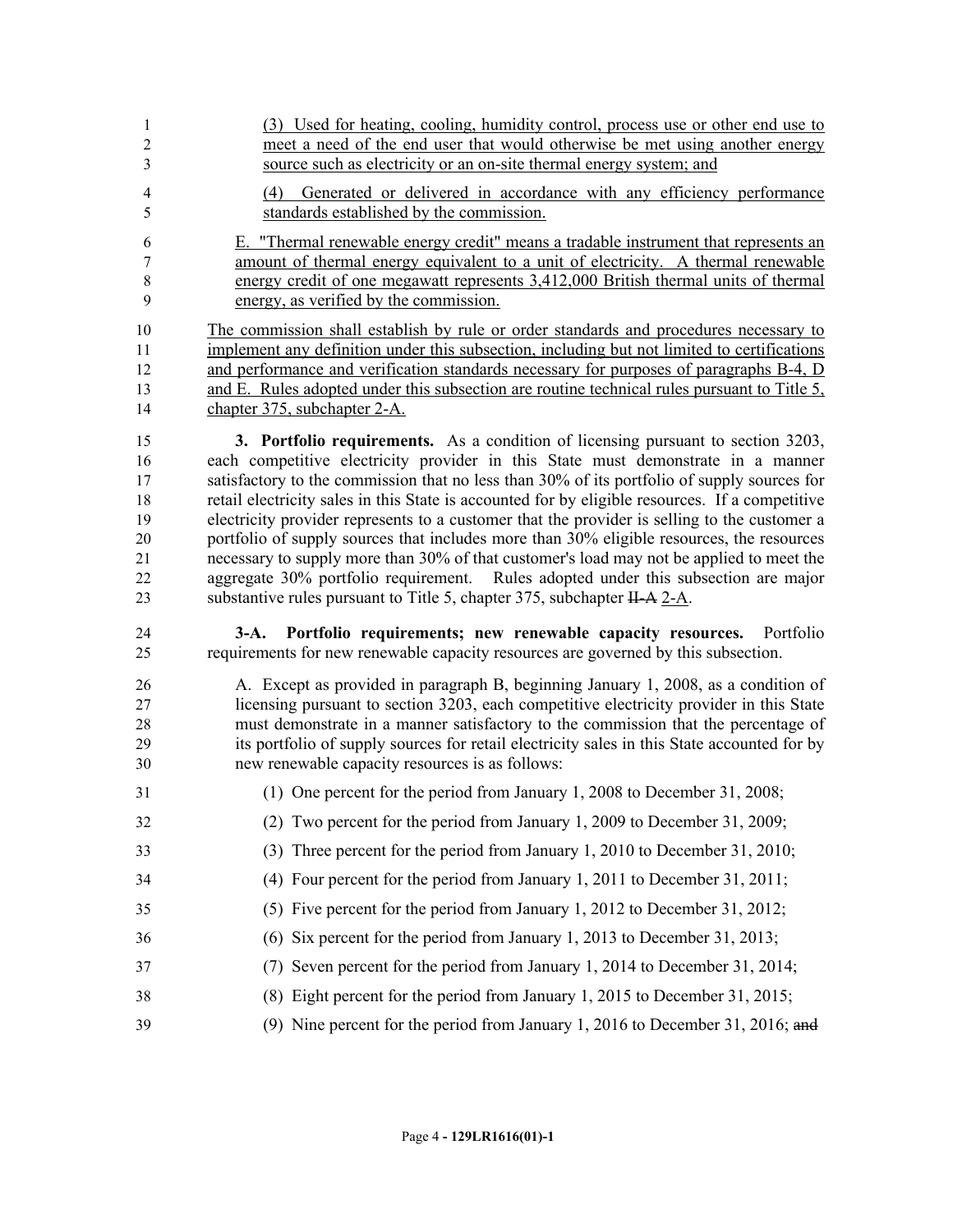| $\mathbf{1}$   | $(10)$ Ten percent for the period from January 1, 2017 to December 31, 2022.        |
|----------------|-------------------------------------------------------------------------------------|
| $\overline{2}$ | 2019;                                                                               |
| 3              | (11) Fourteen percent for the period from January 1, 2020 to December 31,           |
| 4              | 2020;                                                                               |
| 5              | (12) Seventeen percent for the period from January 1, 2021 to December 31,          |
| 6              | 2021;                                                                               |
| 7              | (13) Twenty percent for the period from January 1, 2022 to December 31, 2022;       |
| 8              | (14) Twenty-three percent for the period from January 1, 2023 to December 31,       |
| 9              | 2023;                                                                               |
| 10             | (15) Twenty-six percent for the period from January 1, 2024 to December 31,         |
| 11             | 2024:                                                                               |
| 12             | (16) Twenty-nine percent for the period from January 1, 2025 to December 31,        |
| 13             | 2025;                                                                               |
| 14             | (17) Thirty-three percent for the period from January 1, 2026 to December 31,       |
| 15             | 2026;                                                                               |
| 16             | (18) Thirty-seven percent for the period from January 1, 2027 to December 31,       |
| 17             | 2027;                                                                               |
| 18             | (19) Forty-one percent for the period from January 1, 2028 to December 31,          |
| 19             | 2028;                                                                               |
| 20             | (20) Forty-five percent for the period from January 1, 2029 to December 31,         |
| 21             | 2029; and                                                                           |
| 22             | (21) Fifty percent for the period from January 1, 2030 to December 31, 2030 and     |
| 23             | each year thereafter.                                                               |
| 24             | New renewable capacity resources used to satisfy the requirements of this paragraph |
| 25             | may not be used to satisfy the requirements of subsection 3.                        |
| 26             | B. Suspensions of scheduled increases in the portfolio requirements as provided in  |
| 27             | paragraph A are governed by this paragraph.                                         |
| 28             | (1) If by March 31st of the years 2010, 2012, 2014 and 2016 the commission          |
| 29             | determines that investment in new renewable capacity resources in the preceding     |
| 30             | 2 calendar years has not been sufficient for competitive electricity providers to   |
| 31             | meet the portfolio requirements under paragraph A and that the resulting use of     |
| 32             | renewable energy credits pursuant to subsection 8 or the alternative compliance     |
| 33             | payment mechanism pursuant to subsection 9, or both of these methods, has           |
| 34             | burdened electricity customers in the State without providing the benefits of new   |
| 35             | renewable capacity resources, the commission may suspend all or some of the         |
| 36             | future scheduled increases in the portfolio requirements under paragraph A.         |
| 37             | (2) If the commission finds that alternative compliance payments are made           |
| 38             | pursuant to subsection 9 in 3 consecutive calendar years, the commission shall      |
| 39             | temporarily suspend all or some of the future scheduled increases in the portfolio  |
| 40             | requirements under paragraph A.                                                     |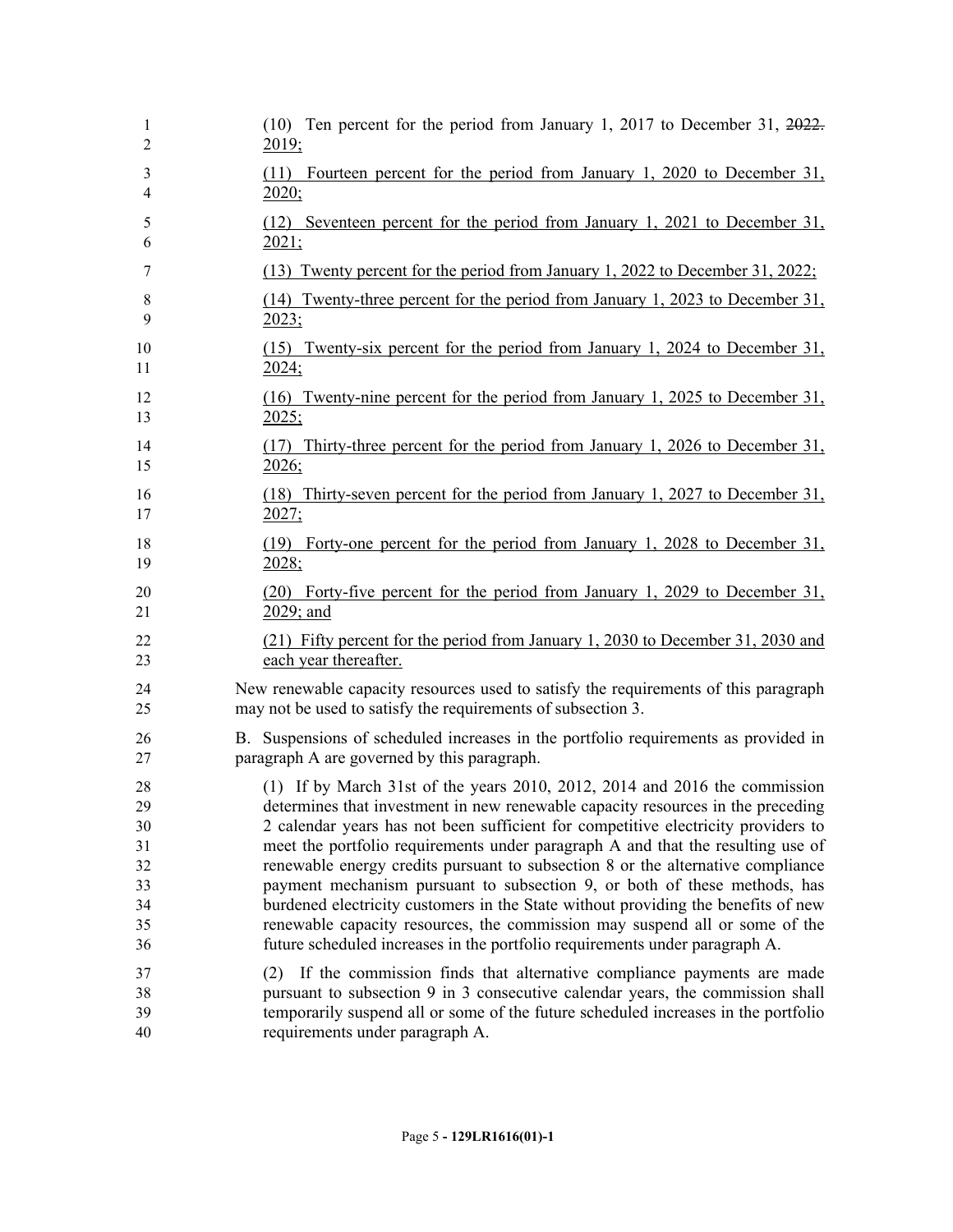(3) If the commission suspends any scheduled increases in the portfolio requirements under paragraph A pursuant to subparagraph (1) or (2), the commission may resume increases, limited to no more than one percentage point per year over the previous year, in the portfolio requirements after a minimum of one year.

 C. No later than March 31, 2008 and annually thereafter, the commission shall submit a report regarding the status of new renewable capacity resources in the State and compliance with the portfolio requirements under paragraph A to the joint standing committee of the Legislature having jurisdiction over utilities and energy matters. The report must include, but is not limited to, a description of new renewable capacity resources available to meet the portfolio requirements under paragraph A, documentation of the loss of any existing renewable generation capacity in the State, the status of implementation of the new renewable capacity resources portfolio requirements under paragraph A, including any suspensions pursuant to paragraph B, and recommendations to stimulate investment in new renewable capacity resources. If the commission has reliable information about benefits and costs of the portfolio requirements under paragraph A, over both the short and long terms with respect to the State's economy, environmental quality or electricity consumers, the commission shall include that information in the report.

 D. Retail electricity sales pursuant to a supply contract or standard-offer service arrangement executed by a competitive electricity provider that is in effect on the effective date of this subsection is exempt from the requirements of this subsection until the end date of the current term of the supply contract or standard-offer service arrangement.

 The commission shall adopt rules to implement this subsection. Rules adopted under this subsection are routine technical rules pursuant to Title 5, chapter 375, subchapter 2-A.

**3-B.** Portfolio requirements; thermal renewable energy credits. competitive electricity provider must, in addition to meeting the other portfolio requirements of subsections 3 and 3-A, demonstrate in a manner satisfactory to the commission that it has purchased thermal renewable energy credits in an amount at least equal to the following percentages of its portfolio of supply sources for retail electricity sales in this State:

- A. For calendar year 2020, 0.4%;
- B. For calendar year 2021, 0.8%;
- C. For calendar year 2022, 1.2%;
- D. For calendar year 2023, 1.6%;
- E. For calendar year 2024, 2%;
- F. For calendar year 2025, 2.4%;
- G. For calendar year 2026, 2.8%;
- H. For calendar year 2027, 3.2%;
- I. For calendar year 2028, 3.6%; and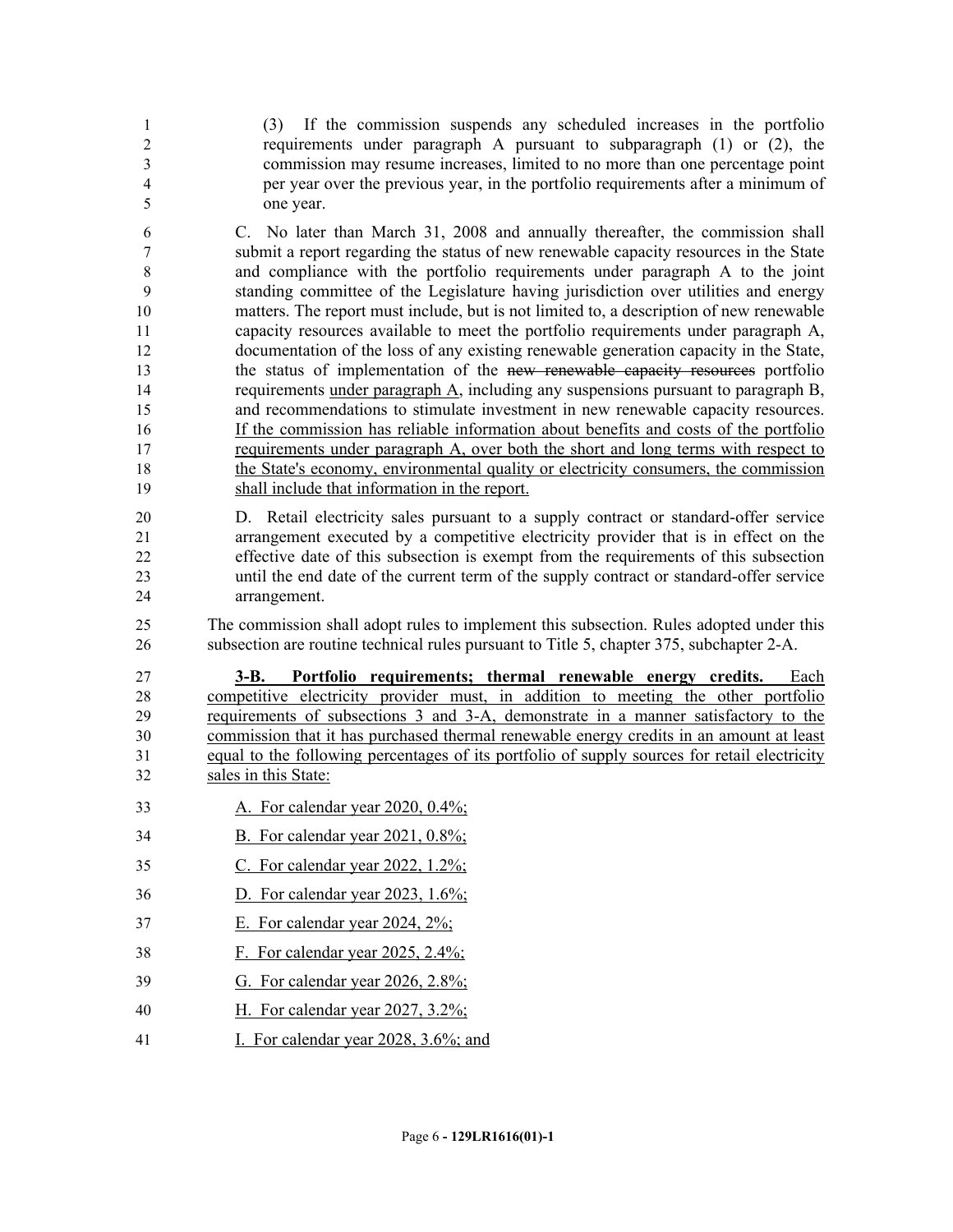- 
- J. For calendar year 2029, and each year thereafter, 4%.

 **4. Report.** In view of property tax benefits, developments in other states and the development of a market for tradable credits for satisfying eligible resource requirements, the commission shall review the 30% portfolio requirement and make a recommendation for any change to the joint standing committee of the Legislature having jurisdiction over utilities and energy matters no later than 5 years after the beginning of retail competition.

 **7. Information.** To the extent that funding is available, the commission shall inform electricity consumers in this State of the benefits of electricity generated in this State using renewable resources and of the opportunities available in this State to purchase electricity that is generated using those resources, including, but not limited to, the green power offer and other green power supply products and renewable energy credit products certified under section 3212-A. The commission may not promote any renewable resources over others. The commission may apply for, receive and expend grant money from the United States Department of Energy and other government agencies for this purpose. The commission may create or cause to be created a brand or logo to identify Maine renewable resources, including the green power offer and other green power supply products and renewable energy credit products certified under section 3212-A, to consumers. The commission shall register any mark or logo created pursuant to this subsection with the United States Patent and Trademark Office or in accordance with Title 10, chapter 301-A, or both. Any brand or logo created pursuant to this subsection may only be used in accordance with the purposes of this subsection as approved by the commission.

 **8. Credit trading.** The commission shall allow competitive electricity providers to satisfy the portfolio requirements of subsections 3 and 3-A through the use of renewable energy credits if the commission determines that a reliable system of electrical attribute trading exists. When renewable energy credits are used to satisfy the portfolio requirements of subsections 3 and 3-A, the value of a renewable energy credit for electricity generated by a community-based renewable energy project, as defined in section 3602, that is participating in the community-based renewable energy pilot program established in section 3603 and elects the renewable energy credit multiplier under section 3605 is 150% of the amount of the electricity.

 **9. Alternative compliance payment; portfolio requirements for new renewable capacity resources.** The commission shall allow competitive electricity providers to satisfy the portfolio requirements for new renewable capacity resources under subsection 3-A through an alternative compliance payment mechanism in accordance with this subsection.

 A. The commission shall set the alternative compliance payment rate by rule and shall publish the alternative compliance payment rate by January 31st of each year. In setting the rate, the commission shall take into account prevailing market prices, standard-offer service prices for electricity, reliance on alternative compliance payments to meet the requirements of subsection 3-A and investment in new renewable capacity resources in the State during the previous calendar year.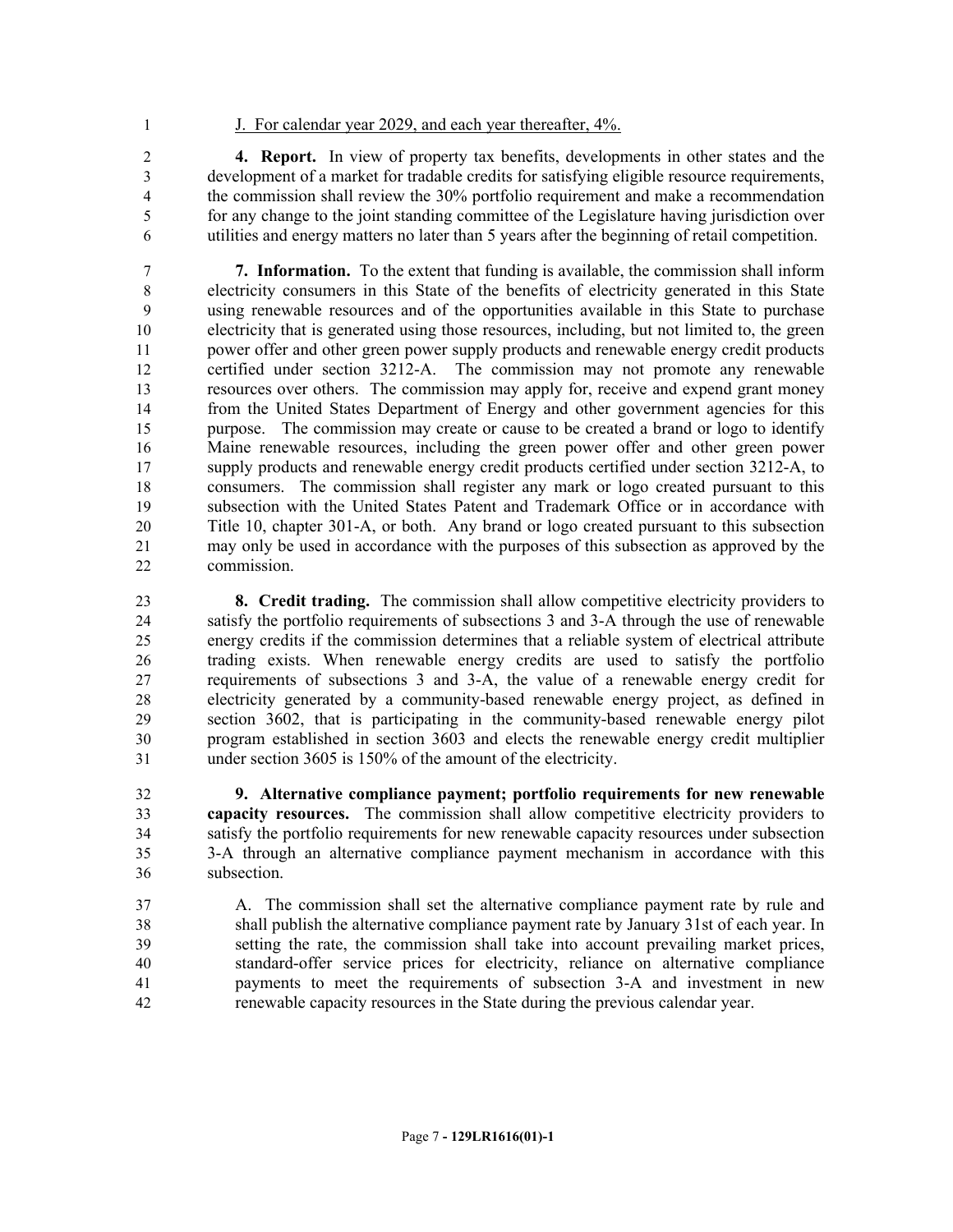| 1<br>$\overline{2}$<br>3<br>$\overline{\mathbf{4}}$<br>5<br>6 | The commission shall collect alternative compliance payments made by<br>B.<br>competitive electricity providers and shall deposit all funds collected under this<br>paragraph in the Energy Efficiency and Renewable Resource Fund established under<br>section 10121, subsection 2 to be used to fund research, development and<br>demonstration projects relating to renewable energy technologies and to fund rebates<br>for cost-effective renewable energy technologies. |
|---------------------------------------------------------------|-------------------------------------------------------------------------------------------------------------------------------------------------------------------------------------------------------------------------------------------------------------------------------------------------------------------------------------------------------------------------------------------------------------------------------------------------------------------------------|
| 7                                                             | The commission shall adopt rules to implement this subsection. Rules adopted under this                                                                                                                                                                                                                                                                                                                                                                                       |
| 8                                                             | subsection are routine technical rules as defined in Title 5, chapter 375, subchapter 2-A.                                                                                                                                                                                                                                                                                                                                                                                    |
| 9                                                             | Sec. 2. 35-A MRSA §3210-G is enacted to read:                                                                                                                                                                                                                                                                                                                                                                                                                                 |
| 10                                                            | §3210-G. Renewable portfolio standard procurement                                                                                                                                                                                                                                                                                                                                                                                                                             |
| 11                                                            | The commission shall direct investor-owned transmission and distribution utilities to                                                                                                                                                                                                                                                                                                                                                                                         |
| 12                                                            | enter into one or more contracts for energy or renewable energy credits from new                                                                                                                                                                                                                                                                                                                                                                                              |
| 13                                                            | renewable capacity resources in accordance with this section. For purposes of this                                                                                                                                                                                                                                                                                                                                                                                            |
| 14                                                            | section, "new renewable capacity resource" and "renewable energy credit" have the same                                                                                                                                                                                                                                                                                                                                                                                        |
| 15                                                            | meanings as in section 3210.                                                                                                                                                                                                                                                                                                                                                                                                                                                  |
| 16                                                            | <b>Competitive procurement.</b> The commission shall conduct competitive                                                                                                                                                                                                                                                                                                                                                                                                      |
| 17                                                            | solicitations in order to choose new renewable capacity resources for contracts under this                                                                                                                                                                                                                                                                                                                                                                                    |
| 18                                                            | section.                                                                                                                                                                                                                                                                                                                                                                                                                                                                      |
| 19                                                            | A. Beginning in 2019, the commission shall conduct competitive solicitations under                                                                                                                                                                                                                                                                                                                                                                                            |
| $20\,$                                                        | this section for an amount of energy or renewable energy credits from new renewable                                                                                                                                                                                                                                                                                                                                                                                           |
| 21                                                            | capacity resources in each calendar year that is at least equal to 1/2 of the total                                                                                                                                                                                                                                                                                                                                                                                           |
| 22                                                            | portfolio of new renewable capacity resources required in that year under section                                                                                                                                                                                                                                                                                                                                                                                             |
| 23                                                            | 3210, subsection 3-A, as determined by the commission.                                                                                                                                                                                                                                                                                                                                                                                                                        |
| 24                                                            | B. To the extent sufficient resources are available, 75% of the energy or renewable                                                                                                                                                                                                                                                                                                                                                                                           |
| 25                                                            | energy credits contracted under this section must come from new renewable capacity                                                                                                                                                                                                                                                                                                                                                                                            |
| 26                                                            | resources that begin commercial operations after June 30, 2019 and 25% must come                                                                                                                                                                                                                                                                                                                                                                                              |
| 27                                                            | from new renewable capacity resources that began commercial operations on or prior                                                                                                                                                                                                                                                                                                                                                                                            |
| 28                                                            | to June 30, 2019. The first competitive solicitation for energy or renewable energy                                                                                                                                                                                                                                                                                                                                                                                           |
| 29                                                            | credits from new renewable capacity resources that began commercial operations on                                                                                                                                                                                                                                                                                                                                                                                             |
| 30                                                            | or prior to June 30, 2019 must occur within 3 months of the effective date of this                                                                                                                                                                                                                                                                                                                                                                                            |
| 31                                                            | paragraph. Competitive solicitations for energy or renewable energy credits from                                                                                                                                                                                                                                                                                                                                                                                              |
| 32                                                            | new renewable capacity resources that begin commercial operations after June 30,                                                                                                                                                                                                                                                                                                                                                                                              |
| 33                                                            | 2019 must occur at least 3 times before January 1, 2024, unless the 75% requirement                                                                                                                                                                                                                                                                                                                                                                                           |
| 34                                                            | under this paragraph is met through fewer solicitations.                                                                                                                                                                                                                                                                                                                                                                                                                      |
| 35                                                            | C. In conducting a solicitation and choosing new renewable capacity resources for                                                                                                                                                                                                                                                                                                                                                                                             |
| 36                                                            | contracts under this section, the commission shall weigh for each new renewable                                                                                                                                                                                                                                                                                                                                                                                               |
| 37                                                            | capacity resource the benefits to ratepayers and the benefits to the State's economy as                                                                                                                                                                                                                                                                                                                                                                                       |
| 38                                                            | follows:                                                                                                                                                                                                                                                                                                                                                                                                                                                                      |
| 39                                                            | (1) A weight of 70% must be given to the benefits to ratepayers; and                                                                                                                                                                                                                                                                                                                                                                                                          |
| 40                                                            | (2) A weight of 30% must be given to benefits to the economy, which may                                                                                                                                                                                                                                                                                                                                                                                                       |
| 41                                                            | include, but are not limited to:                                                                                                                                                                                                                                                                                                                                                                                                                                              |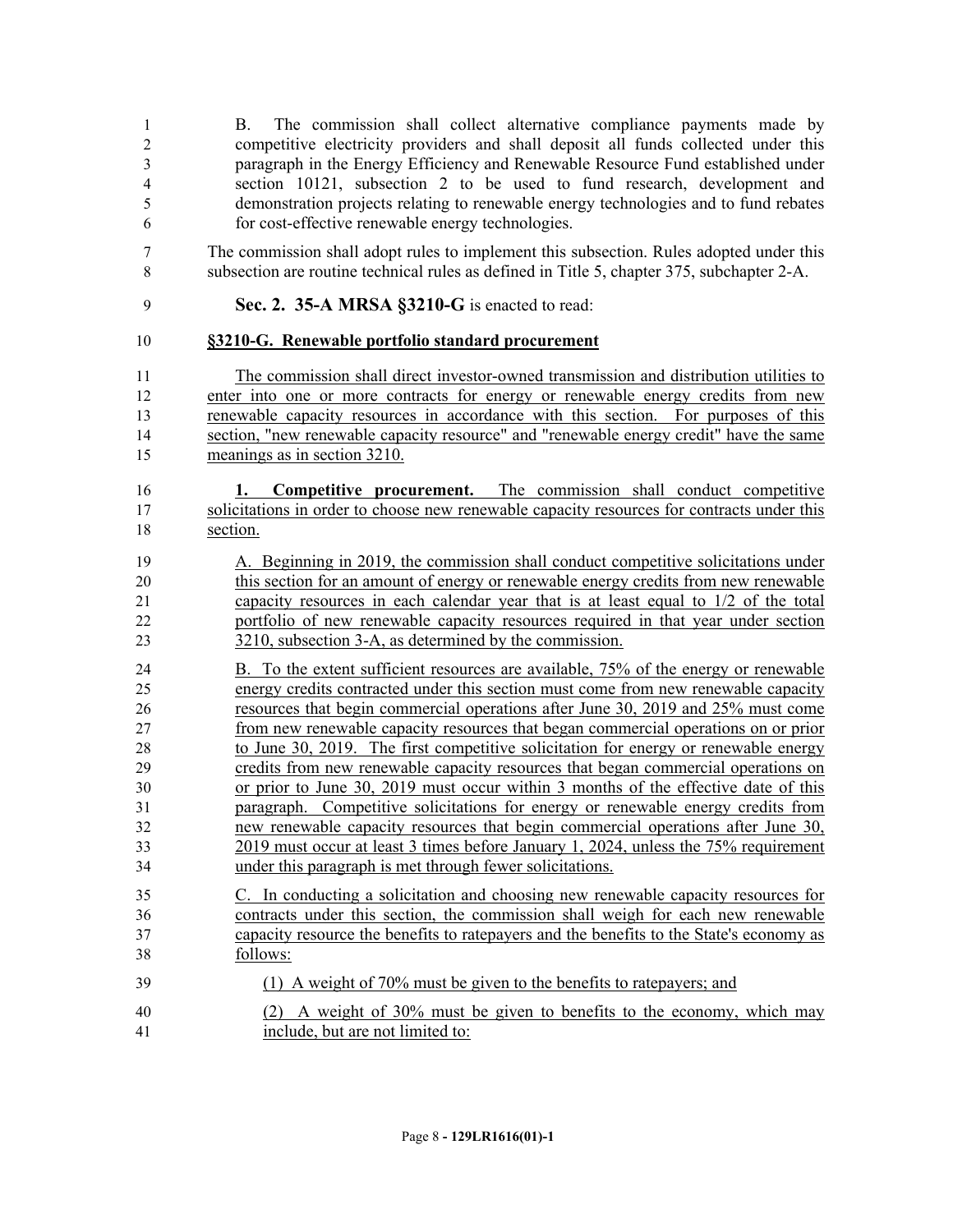| 1                   | (a) Capital investments by the new renewable capacity resource to improve                        |
|---------------------|--------------------------------------------------------------------------------------------------|
| $\overline{2}$      | long-term viability of an existing facility;                                                     |
| 3<br>$\overline{4}$ | Payments by the new renewable capacity resource for the harvest of<br>(b)<br>wood fuel;          |
| 5                   | (c) Employment resulting from the new renewable capacity resource;                               |
| 6                   | (d) Payments by the new renewable capacity resource to a host community,                         |
| 7                   | whether or not required by law or rule;                                                          |
| $\,$ $\,$           | (e) Excise, income, property and sales taxes paid by the new renewable                           |
| 9                   | capacity resource;                                                                               |
| 10                  | (f) Purchases of goods and services by the new renewable capacity resource;                      |
| 11                  | and                                                                                              |
| 12<br>13            | Avoided emissions resulting from the operation of the new renewable<br>(g)<br>capacity resource. |
| 14                  | 2. Contract terms. A contract entered into pursuant to this section must be for a                |
| 15                  | term of 20 years, unless the commission finds a contract for a longer term to be prudent.        |
| 16                  | If a new renewable capacity resource offers to sell capacity, the commission may allow a         |
| 17                  | contract with that resource to include the purchase of such capacity, but the commission         |
| 18                  | may not require any new renewable capacity resource to offer or sell capacity in order to        |
| 19                  | participate in any solicitation or contract under this section.                                  |
| 20                  | <b>3. Report.</b> No later than March 31, 2023 and biennially thereafter, the commission         |
| 21                  | shall submit a report regarding the status of contracts for new renewable capacity               |
| 22                  | resources under this section to the joint standing committee of the Legislature having           |
| 23                  | jurisdiction over utilities and energy matters. The report must include, but is not limited      |
| 24                  | to, a description of new renewable capacity resources participating in competitive               |
| 25                  | solicitations, information about the resources selected for contracts and the selection          |
| 26                  | process, the benefits and costs of the contracts and recommendations about how to further        |
| 27                  | stimulate investment in new renewable capacity resources or achieve ratepayer benefits           |
| 28                  | from new renewable capacity resources. The report may include information about                  |
| 29                  | benefits and costs of the contracts to the State's economy, environmental quality or             |
| 30                  | electricity consumers over both the short and long terms. Any analysis of the benefits or        |
| 31                  | costs of the contracts must be based on a forecast of all avoided costs resulting from the       |
| 32                  | contracts that is transparent and balanced over the long term.                                   |
| 33                  | <b>SUMMARY</b>                                                                                   |
| 34                  | This bill increases the percentage of supply sources for retail electricity sales in the         |
| 35                  | State that must be accounted for by new renewable capacity resources from 10% to 50%             |
| 36                  | by 2030. It also makes several changes to resource eligibility to meet these requirements.       |
| 37                  | The bill also creates a renewable portfolio standard for thermal energy resources.               |
| 38                  | The bill also directs the Public Utilities Commission to procure long-term contracts             |
| 39                  | for an amount of renewable capacity resources that is equal to $1/2$ the amount of the           |